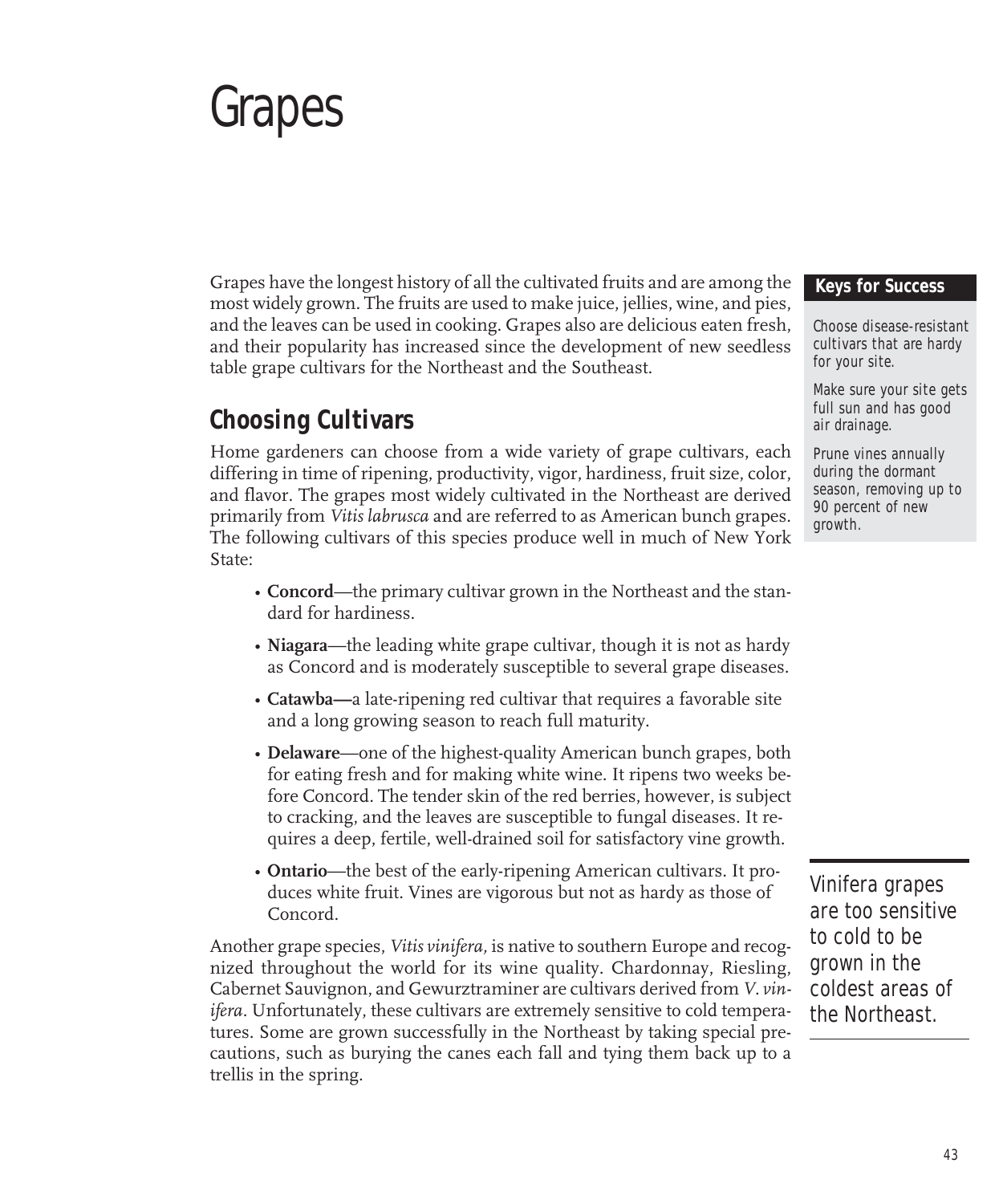Several cultivars have been derived from crosses between species. The most important group is from crosses between *V. vinifera* and *V. labrusca*. These French-American hybrids produce good wines yet are much hardier than the *V. vinifera* parent.

Baco Noir and De Chaunac are very vigorous red wine grape hybrids, but they require cluster thinning to keep plants from producing too much fruit and weakening the vines. Aurore is one of the best white-wine grape hybrids for consistency of production, but the berries tend to split. Seyval, Vidal, and Cayuga (white), Marechal Foch (black), Cascade (blue), and Chancellor (red) are all excellent wine grape hybrids. Horizon is a high-yielding cultivar that produces neutral white blending wine grapes, and it is relatively free of defects that affect its culture or use for wine.

Seedless grapes for fresh consumption can be grown throughout the country, but the cultural practices used to grow them are different from those for the other three groups. See "Seedless Table Grapes," page 52.

For more information on cultivar selection, see "Wine and Juice Grape Varieties for Cool Climates" at www.nysaes.cornell.edu/hort/faculty/reisch/ bulletin/wine/index.html.

### **Purchasing or Propagating Vines**

Purchase grapevines from a reputable nursery. Place orders early to ensure that the desired cultivars will be available. Request that the grapevines arrive in early spring, and plant as soon as possible after they arrive.

An alternative to purchasing vines is to propagate vines from cuttings of a known variety. (It is illegal to propagate vines that are patented.) Making your own cuttings is inexpensive, requires no special equipment, and is usually successful. Most grape cultivars root readily from dormant hardwood cuttings.

First, choose healthy plants of moderate vigor growing in sunny areas to supply cutting stock. Take cuttings (no more than one or two per plant) anytime from late fall after the leaves have dropped to early spring before

**Figure 15. You can propagate your own grape vines by making cuttings from dormant one-year-old canes.**

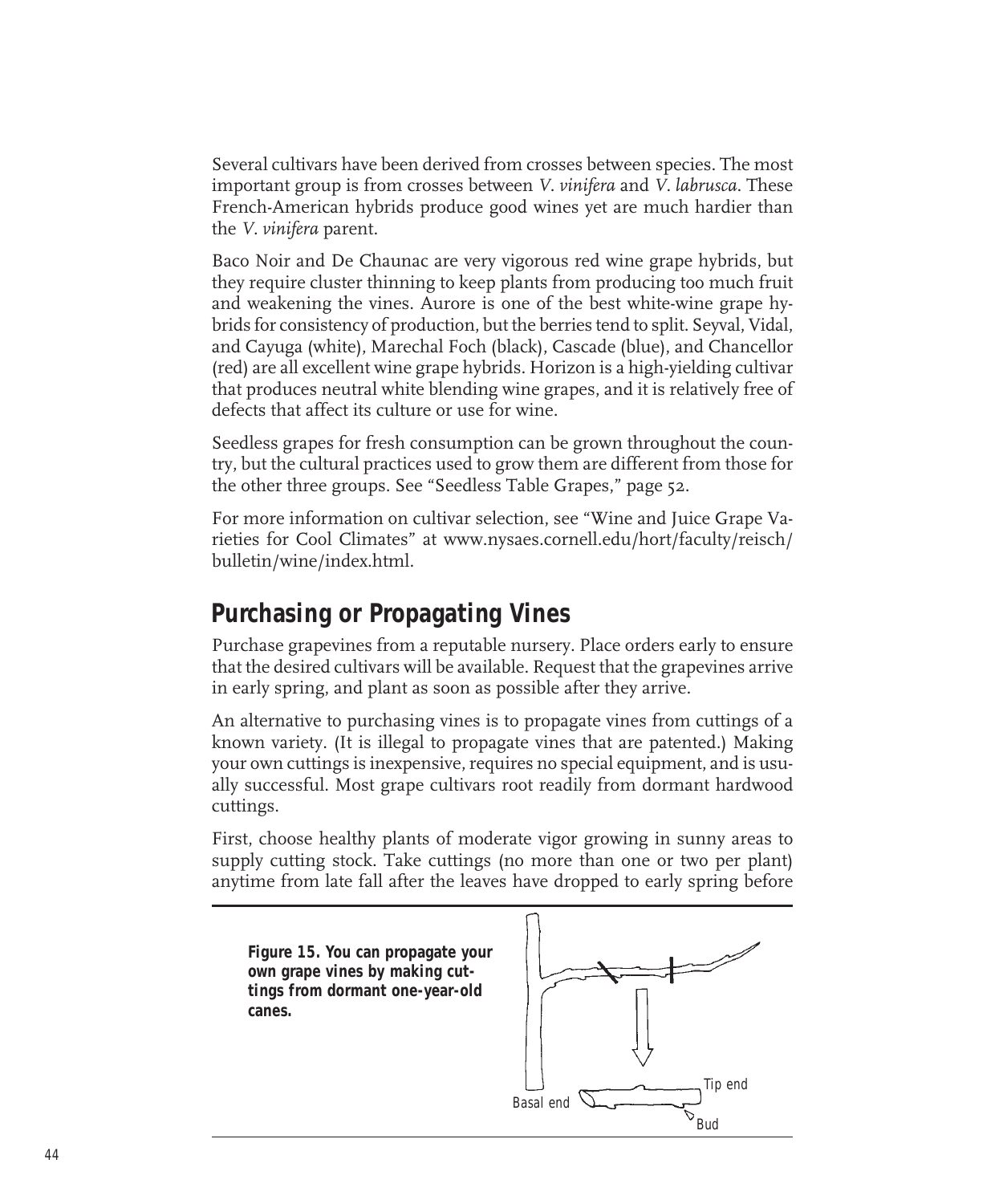buds swell. Select one-year-old canes that are 1/4 to 1/3 inch in diameter (see Figure 15).

Cut the bottom of the cane at a 45 degree angle just below a bud or node, and make an upper cut I inch above a bud. Each cutting should have about three buds. Place cuttings in damp peat moss, seal in a plastic bag, and store at 30 to 40 degrees F in a root cellar, refrigerator, or hole in the ground until the spring. If stored in the ground, place mulch over the top to maintain uniformly cold temperatures.

When planting in the spring, be sure to position the end of the cutting that was closest to the trunk in the ground and the end of the cutting that was nearest the tip above ground. If planted in well-prepared soil, roots will form from the bottom of the cutting.

#### **Site Selection**

A favorable site and climate is essential for successful grape growing. Specific requirements include

- full sun.
- good air drainage.
- a 150-day frost-free growing season.
- minimum winter temperatures above  $-25$  degrees F (USDA Hardiness Zone 4b or warmer).
- 2,000 growing degree days above 50 degrees F (see www.hort.cornell. edu/gardening/weather/ for more information on growing degree days).
- soil that is neither excessively wet nor droughty.

Southern slopes or exposures protected by buildings or windbreaks are preferable to northern slopes and low ground, which tend to be cooler throughout the growing season and delay fruit ripening. Grapes tolerate a wide range of soil types and are not as sensitive to extremes in drainage as other fruit crops. Still, they are most successfully grown on deep, well-drained sandy loams.

It's important to choose cultivars that are well-matched to your site. You can grow grapes just about anywhere in New York, but not all varieties will survive (much less thrive) in every location. If you are in Zone 4 or Zone 5, be sure to carefully check nursery catalog information about hardiness. Cultivars vary in their susceptibility to winter injury. Temperatures below –15 degrees F can cause winter injury to all but the hardiest cultivars (see Table 4).

Grapes tolerate a wider variety of soils than most other fruits.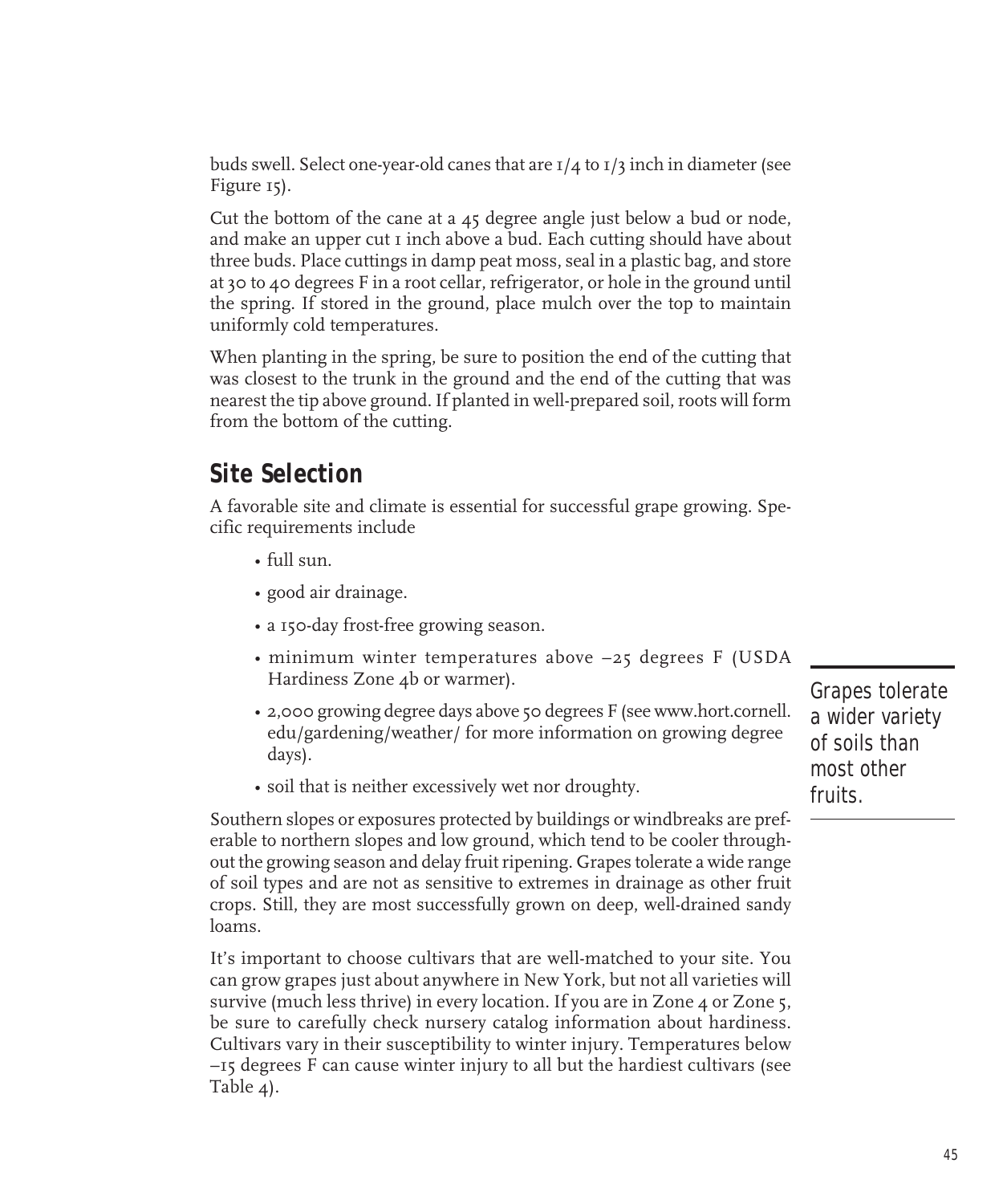**Table 4. Choose grape varieties that won't suffer winter injury in your area.**

| Low Winter Temperature<br>(USDA Hardiness Zone) | Suitable Varieties                          |
|-------------------------------------------------|---------------------------------------------|
| o°F (Zone 7a)                                   | Almost any                                  |
| $-5$ °F (Zone 6b)                               | Most northern vinifera                      |
| -10°F (Zone 6a)                                 | Hardy vinifera and moderately hardy hybrids |
| $-15^{\circ}$ F (Zone 5b)                       | Hardy hybrids and most American varieties   |
| <-15°F (Zone 5a and colder)                     | Hardy American varieties                    |

#### **Planting and Early Care**

Prepare the soil and adjust pH and nutrient levels as indicated by a soil test the season before planting (see "Before You Begin," page 1). Plant purchased vines in spring as soon as the soil can be worked. Space vines a minimum of 8 feet apart both within and between rows, digging a hole large enough to spread out roots sufficiently.

After trimming away broken or excessively long roots, lay out the root system in the hole and cover completely with soil. Planting depth should be the same as in the nursery, usually about 2 to 3 inches above the root level. Remove all but the best single cane and tie it to a stake or the bottom wire of a trellis to hold it erect. This cane will become the trunk. It won't grow straight without support.

After several weeks, buds should begin to grow. When the new shoots are about 10 inches long, remove all but the strongest as well as any other shoots that arise from the trunk. Also remove any flower clusters or side shoots as the single cane grows.

#### **Fertilizing**

Use no fertilizer the first year. In following years, apply 10-10-10 around the vines in early spring before growth begins:

Year 2: 2 ounces per vine

Year 3: 4 ounces per vine

Year 4: 8 ounces per vine

Year 5 and after: 16 ounces per vine

Commercial grape growers usually test the soil and conduct leaf analyses at least every three years to detect nutrient deficiencies or imbalances.

Stake canes at planting. They won't grow straight without support.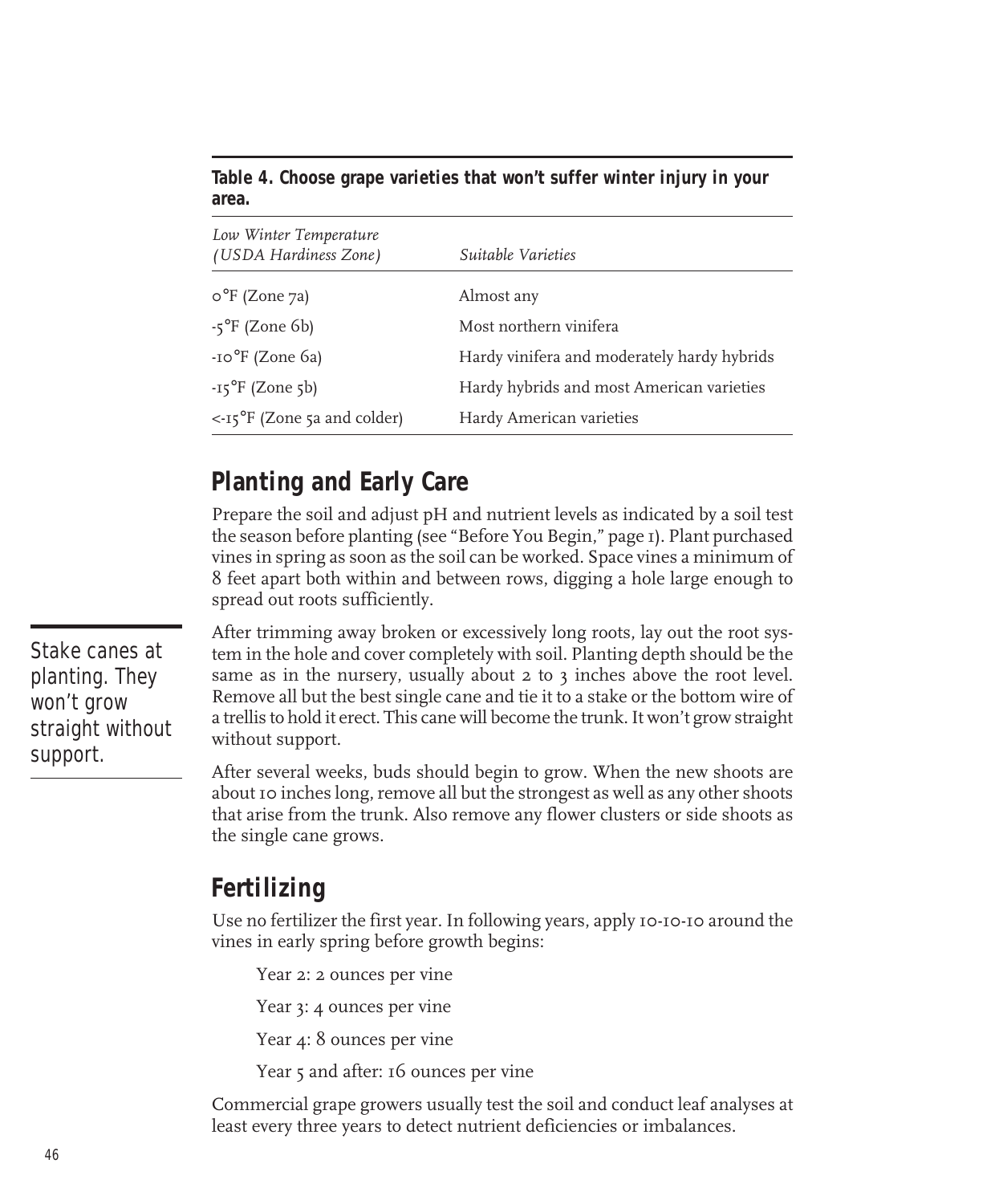### **Pruning and Training Young Vines**

Grapes will grow on just about anything. In the wild, they climb large trees to get their leaves into the sun. But in home plantings, you need to rein in that vigor by pruning and training the plants to keep them manageable and productive.

You can train grapes to grow on an existing arbor, fence, or other structure. If you are starting from scratch, a good trellising method is the four-arm Kniffin system (see Figures 16 and 17). No matter what system you use to support your vines, the principles are the same. There are several things to keep in mind:

- You don't want the vines to become overgrown. You should have only one or two layers of leaves during the growing season.
- Typically, you should remove 90 percent of the new growth during dormant-season pruning.
- Grapes bear fruit from buds on one-year-old wood that elongate into new shoots.



The four-arm Kniffin system uses a trellis made by stringing two lines of galvanized wire (size 9, 10, or 11) or monofilament between durable wooden trellis posts set about 24 feet apart. The top wire of the trellis should be about 6 feet high and the lower wire about 3 feet high.

During the first year, follow the recommendations for planting and fertilization given previously. If the cane does not reach the top trellis wire in the first year, train it to grow as a single cane the following year until it reaches the top wire.

In early spring of the second year, tie the cane to the top trellis wire and cut it off just above the wire. Leave four to six buds in the vicinity of each wire and remove the rest. As new shoots begin to grow from the remaining buds, remove any flower clusters that form.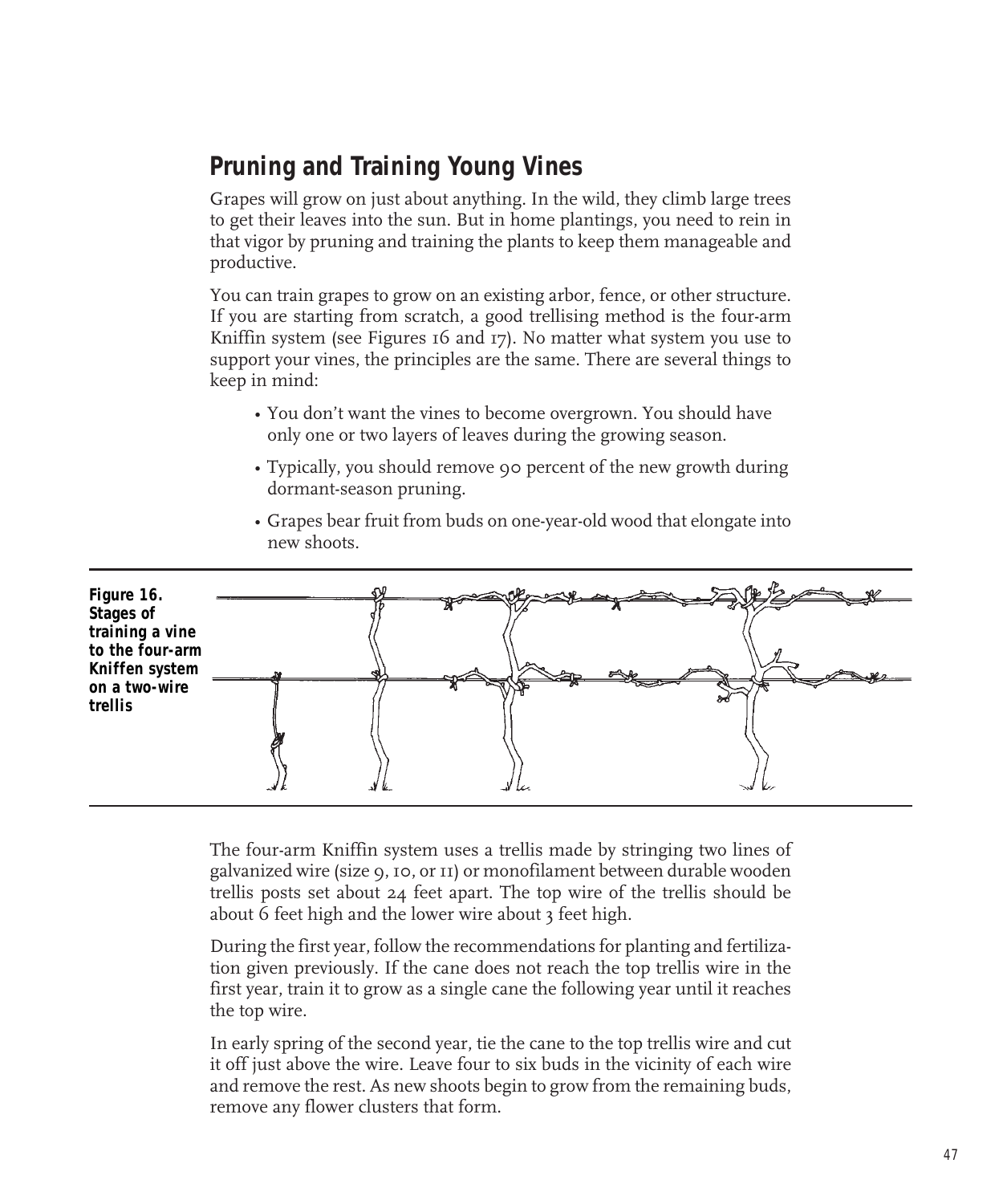

In early spring of the third year before growth starts, select four canes near the top wire and four canes near the bottom wire. Remove the rest. Tie one cane going in each direction on both wires. Allow these four arms to fruit up to the sixth bud along the arm. Cut the other four canes back to a stub containing two buds. These stubs are the "renewal spurs," which will produce fruiting canes next season.

### **Pruning Mature Vines**

In early spring, remove the fruiting canes from the previous year. Tie one of the two canes from the renewal spur to the trellis wire and cut after the 10th bud. Cut the remaining cane to two buds for next year's renewal spur.

Continue this pattern of choosing fruiting canes and renewal spurs each season, adjusting the number of buds on each fruiting arm. Too many buds results in poor fruit quality and vegetative growth. A shortage of buds reduces the crop.

Grape buds vary greatly in fruitfulness. The most productive buds form at the top of the trellis where the shoots of the previous season were exposed to the most light. The distance between leaves should be about 6 inches, and the diameter of the cane between the leaves should be 1/4 inch or more.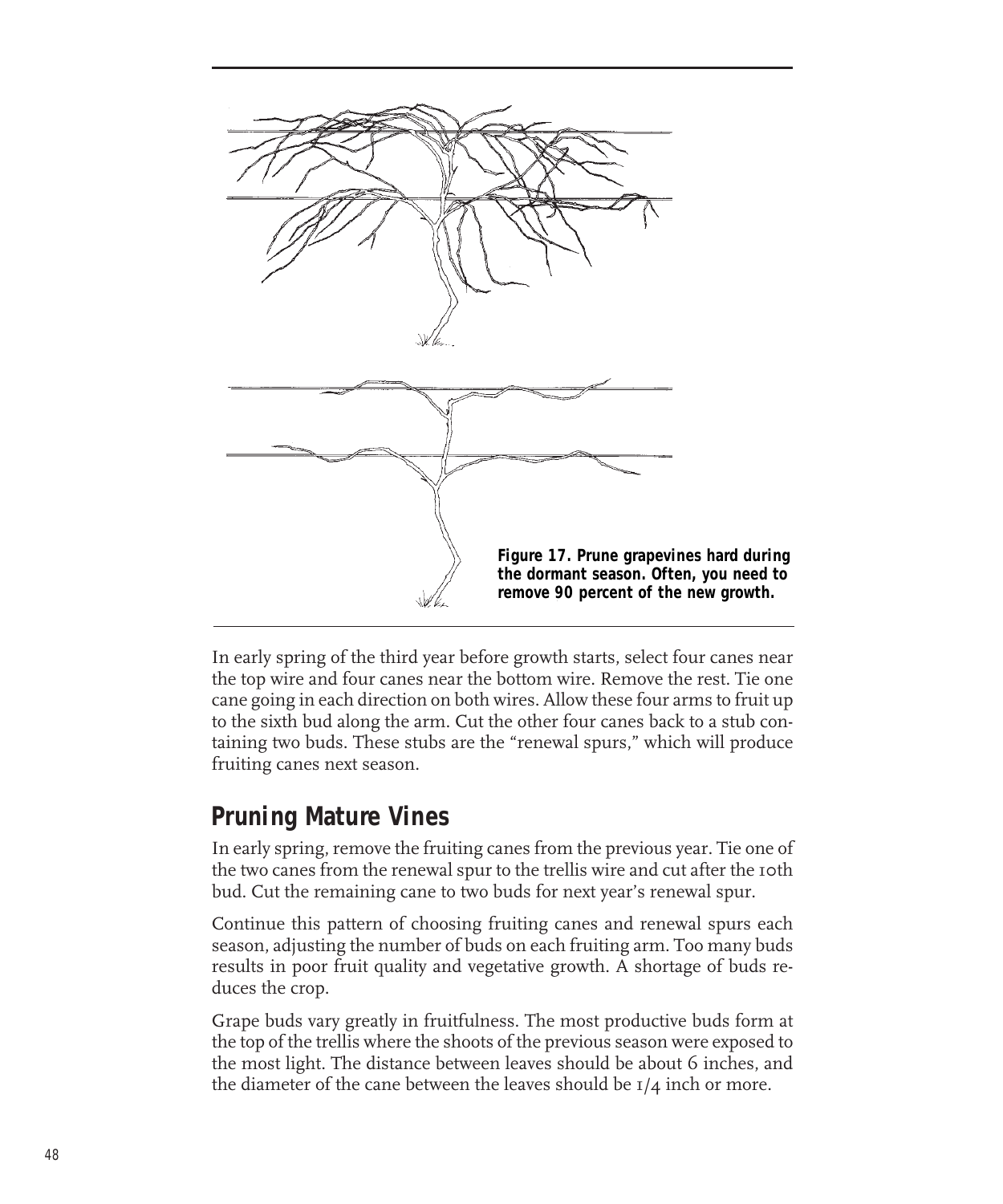## **Pruning Neglected Vines**

Renew old neglected vines in stages. In the first year, limit the vine to a few new canes originating as close to the trunk as possible, and remove all fruit clusters from the new canes. Do not remove the old canes at this time.

Select one vigorous cane originating from the root or low on the trunk and tie it to the wires of the trellis to form a new trunk. Treat this sprout as a young vine, training it to the four-arm Kniffin system. Remove the old trunk after one year.

#### **Training Vines to an Arbor**

You can grow grapevines on arbors to furnish shade as well as fruit. Follow the same principles for pruning, modified to match your vines to the size of the arbor.

The primary differences between trellis training and training vines to an arbor are in the amount of old wood left, the number of buds retained, and the distribution of the fruiting canes. Keep more fruiting canes and spurs, and consequently more buds, than you would on a vine confined to less space.

Allow the trunk to grow longer on taller arbors. Train short permanent arms originating from the trunk so the foliage will cover the arbor to the best advantage. For best results, prune arbor vines annually.

#### **Diseases and Insects**

Insect and disease problems can be reduced by planting vines in a sunny location with good air drainage. Troubles can still occur even when following proper growing practices in an ideal location. Weather conditions, winter hardiness of the cultivar, infection from the previous year, history of pesticide use, surrounding vegetation, and insect life cycles all influence a cultivar's susceptibility to insects and diseases for a particular year.

Below are the insects and diseases that you are most likely to encounter:

**Powdery mildew.** This fungus can infect all green tissues of the grapevine. It appears as a white or grayish white powdery covering on the upper and lower surfaces of the leaves and fruit. Leaves infected while they expand become distorted and stunted. When green shoots are infected, the fungus appears dark brown to black and remains as brown patches on the surface of dormant canes. Cluster infection before or shortly after bloom can result in poor fruit set and considerable crop loss.

Fruits are susceptible to powdery mildew as well. If grapes are infected when they are pea size or larger, their skin stops growing but the pulp continues to expand and the berry splits. When attacked as they begin to ripen, purple

Trained to an arbor, grapes provide shade as well as fruit.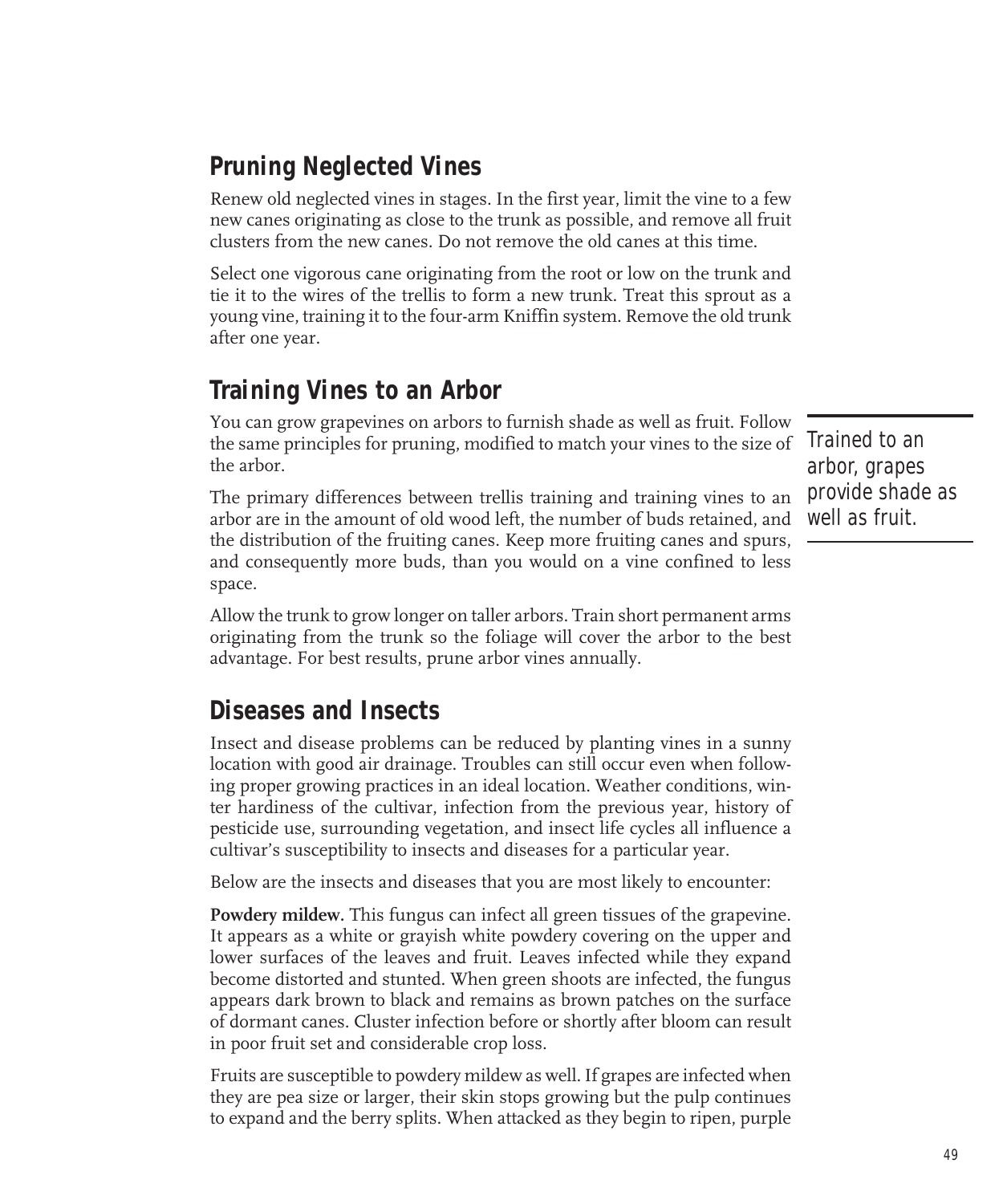or red cultivars fail to color properly and look blotchy at harvest. High relative humidity promotes infection. Infected shoots should be pruned and destroyed. Good winter pruning increases air circulation and reduces the chances of heavy infection.

Susceptible cultivars include Aurore, Chancellor, Chardonnay, Delaware, Einset, Niagara, Riesling, and Cabernet Sauvignon. Less susceptible cultivars include Canadice, Cayuga, Ives, and Steuben.

**Black rot.** This fungal disease can cause complete crop loss in warm, humid climates. All green tissues can be infected. Leaves are susceptible for about one week after they unfold. When infected, they develop brown circular lesions, and within a few days black spherical spore-producing bodies form within the lesions. Leaf stem infection causes the leaves to wilt. Shoots display large, black elliptical lesions, weakening them and making them easily broken by wind. Berries are susceptible from bloom until they begin to ripen, and fruit infection can result in substantial loss. An infected berry first appears light brown, and then black spore-producing bodies develop on its surface. Later, the berries shrivel and turn hard and black to become socalled mummies.

Warm, humid, or wet weather encourages the spread of black rot. Preventive measures include proper site selection and row orientation to maximize good air drainage. Proper pruning, to open up the canopy to improve air circulation and spray coverage, and spring cultivation of mummies are also beneficial. American cultivars and their hybrids vary widely in their susceptibility to disease. Susceptible cultivars include Concord, Dutchess, Niagara, Riesling, Seyval, Aurore, Catawba, Canadice, and Cabernet Sauvignon. Less susceptible cultivars include Cayuga, Chancellor, Elvira, Foch, Fredonia, Ives, and Remaily.

**Downy mildew.** This fungus can infect all green, actively growing parts of the vine. Leaves develop yellowish green lesions on their upper surfaces 7 to 12 days after infection. As lesions expand, the affected areas become brown, withered, or mottled. A white "downy" fungus grows on the lower leaf surface within the borders of the lesion. Severely infected leaves curl and drop from the vine. The disease attacks older leaves in late summer and autumn, producing a mosaic of small, angular yellow to red-brown spots on the upper leaf surface. When young shoots, leaf stems, tendrils, or cluster stems are infected, they frequently become distorted, thickened, or curled with a white downy appearance. Eventually, severely infected portions wither, turn brown, and die. Infected green grapes turn light brown to purple, shrivel, and detach easily. White cottony spores are abundant on these berries during humid weather.

In general, Catawba, Chancellor, Chardonnay, Delaware, Fredonia, Ives, Niagara, White Riesling, and Rougeon are susceptible to downy mildew. Canadice, Cascade, Concord, Himrod, Remaily, and Steuben are less sus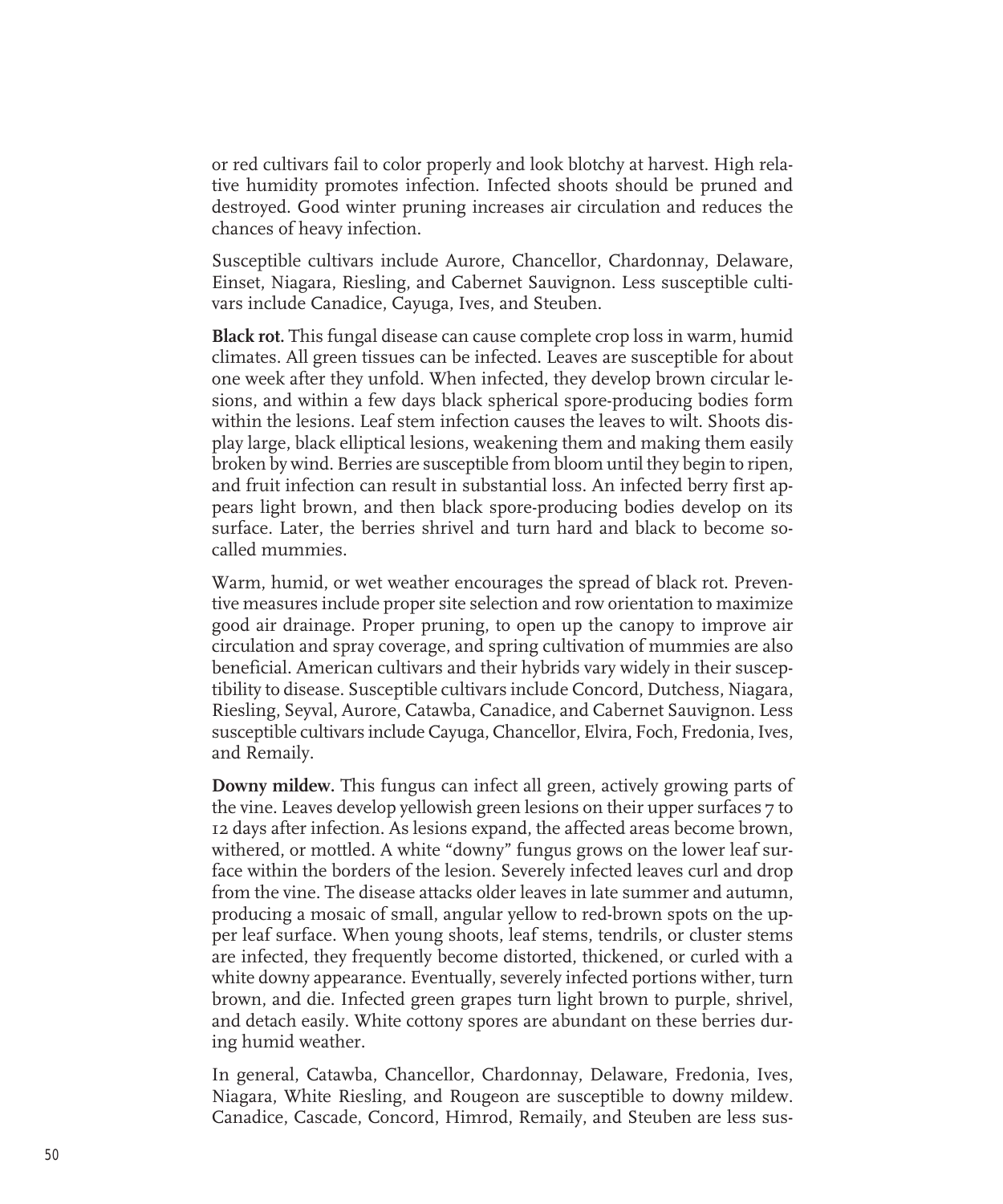ceptible. Watch for this disease in warm, humid weather, and follow the cultural practices recommended for controlling black rot.

**Botrytis.** This fungus causes blight infection and bunch rot of grapes. Blight infection begins on the leaves as a dull green spot (commonly surrounding a vein) that rapidly becomes a brown, withered lesion. The fungus also causes blossom blight or shoot blight, resulting in significant crop losses if not controlled. It can grow on dead blossom parts in the cluster and then, before grapes begin to ripen, move from berry to berry within the bunch, initiating the early development of sour rot. Botrytis occurs most commonly on ripening berries, where infection and rot spread rapidly throughout the clusters. The berries of white cultivars become brown and shriveled, and those of purple cultivars develop a reddish color. Under proper weather conditions, the fungus produces a fluffy, grayish brown growth.

The fungus readily colonizes tissue injured by hail, wind, birds, or insects. Fog or dew and temperatures of about 60 to 80 degrees F are ideal for spore production. Rainfall is not required for disease development. Again, good cultural practices assist in controlling this disease. Aurore, Chardonnay, Elvira, and Riesling are susceptible cultivars.

**Japanese beetles.** Most gardeners will experience Japanese beetle damage on grapevines nearly every year. Fortunately, vines can tolerate a large amount of feeding before fruit quality or yields are reduced. But if populations are high enough, beetles can defoliate a grapevine in just a few days. Check vines daily once beetles appear. Most gardeners either pick the beetles off the vines and kill them or treat the vines with an insecticide.

**Grape berry moth.** Not frequently a problem, these small, inconspicuous brown moths lay eggs singly on buds, stems, or newly formed berries in early spring. Later, the moth usually deposits eggs directly on the grapes. The newly hatched larvae feed on tender stems, blossom buds, and berries, often inside protective silk webbings that can surround the entire cluster. When grapes are about  $I/8$  inch in diameter, the larvae burrow into them, creating sites for infection by fungi and attack by fruit flies. Infestations vary greatly from year to year and even within a vineyard.

With light infestations, remove injured berries by hand and destroy them (do not discard them on the ground because insects may continue to develop). You can control the moths somewhat by gathering the infected leaves in the fall and destroying them.

**Grape cane girdler.** Adults are small, shiny black weevils. In May the female hollows out a small cavity in a shoot and deposits a single egg into it. She then girdles the cane just below and several inches above the egg cavity. The shoot either breaks off at the girdled point or dies back to the first node below the egg cavity and drops to the ground. The girdling by the female causes the terminal growth of new shoots to bend over above the upper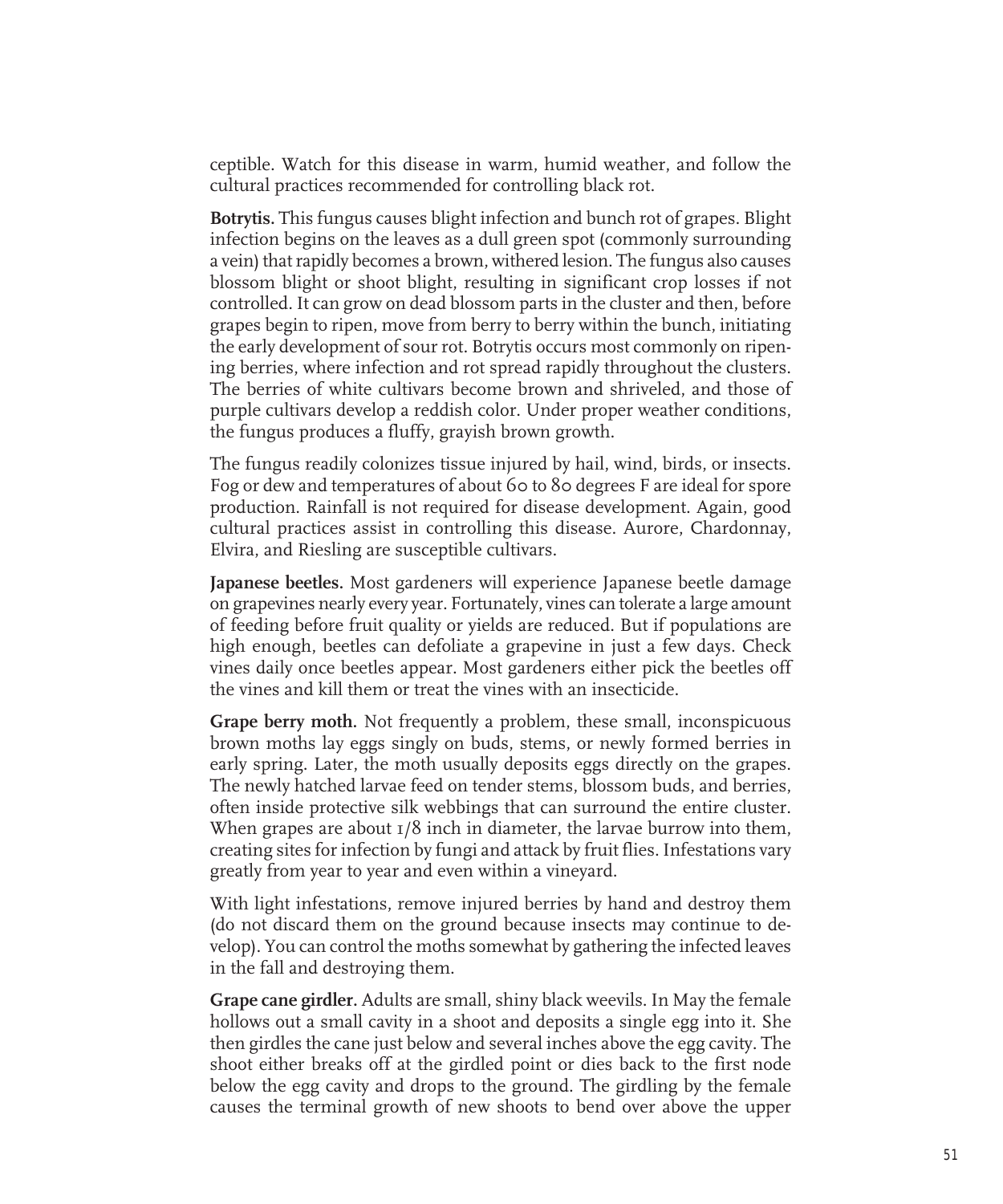girdle and blacken, shrivel, and drop to the ground. Later the whole infested shoot dies back to the lower girdle and falls from the vine. Vines "pruned" by the grape cane girdler have a ragged appearance, suggesting serious injury to the plant. But the actual damage is usually minor. Girdling of the terminal growth has little or no effect on the crop unless fruit-producing nodes are close to the attacked shoot tips

**Grape leafhoppers.** Populations of these insects fluctuate widely from place to place and year to year. Adults begin feeding in May on grapes and other plants such as strawberries, raspberries, and several woody plants. In June, they lay eggs singly, just beneath the underside of the leaf, producing a slight blister. Nymphs appear in late June and reach the adult stage by late July. Adults and immature leafhoppers feed on the undersides of leaves, sucking out the leaves' juices. Feeding is limited initially to the lower leaves. The tissue surrounding the feeding puncture turns pale white and eventually dies. Plant injury shows up first along the veins, but later the whole leaf is affected. Heavy feeding by leafhoppers causes premature leaf drop and lowered sugar content, increased acidity, and poor fruit color. Ripening fruit is often smutted or stained by the sticky excrement of the leafhoppers.

Cold, wet weather in the spring and fall decreases leafhopper populations, as do wet winters. Fall cultivation and cleaning up adjacent weedy land eliminate favorable overwintering sites in and near a vineyard.

#### **Harvest**

Harvest grapes only after they are fully ripe. The sugar content of grapes does not increase after they are picked. Often grapes have good size and color one week before the sugar content is sufficiently high. After the sugar content has peaked, quality deteriorates rapidly.

Yields depend on the cultivar, the weather, the vigor of the vine, and your management. By the third year, you can expect each vine to produce 5 to 10 pounds of fruit.

Grapes harvested in the best condition will store longest. Handle clusters with care and remove any discolored, injured, or undesirable berries. Cool them as soon as they are picked. Storing them in a refrigerator with the temperature set around 35 degrees F is preferable to a cellar or other cool place where temperatures fluctuate. Wrap grapes loosely in plastic material to prevent excessive moisture loss.

### **Seedless Table Grapes**

Seedless grape cultivars suitable for the Northeast are a relatively recent development. They are more challenging to grow in home plantings than other cultivars and require different practices. While moderately hardy, they may

Pick grapes only after they are fully ripe, about a week after they reach full size and color.